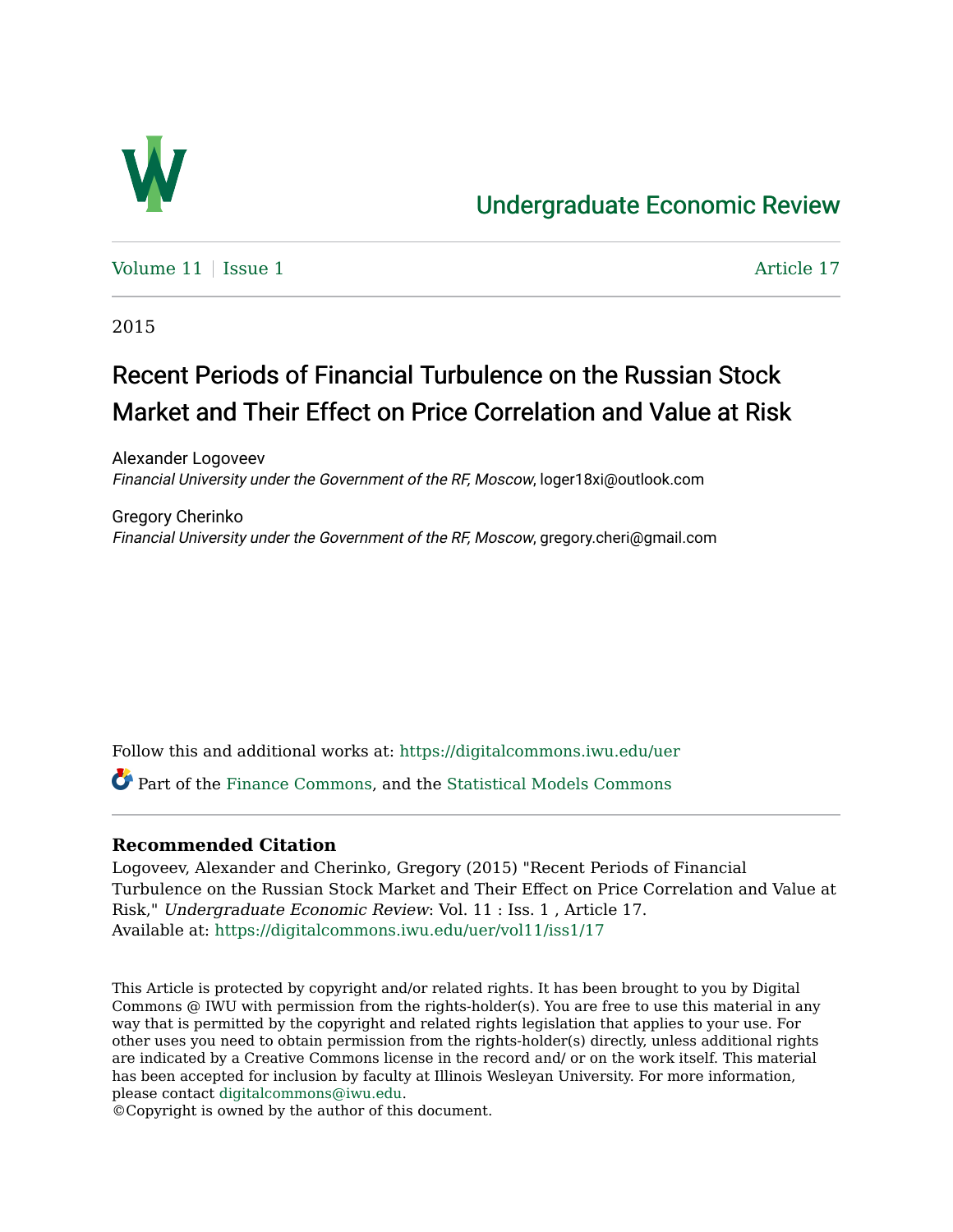### Recent Periods of Financial Turbulence on the Russian Stock Market and Their Effect on Price Correlation and Value at Risk

#### Abstract

The aim of this article is to observe and analyze the recent periods of financial turbulence on the Russian stock market and determine their influence on the correlation coefficients between asset prices and the Value at Risk measure for a portfolio. Our task was to describe the previously observed phenomenon of correlation enlargement during times of financial crises deemed in our research as separate Black Swans. Based on up-to-date financial data analysis we determined correlation trends that can be useful in risk management and applied the Value at Risk method.

#### Keywords

correlation, crisis, stock prices, risk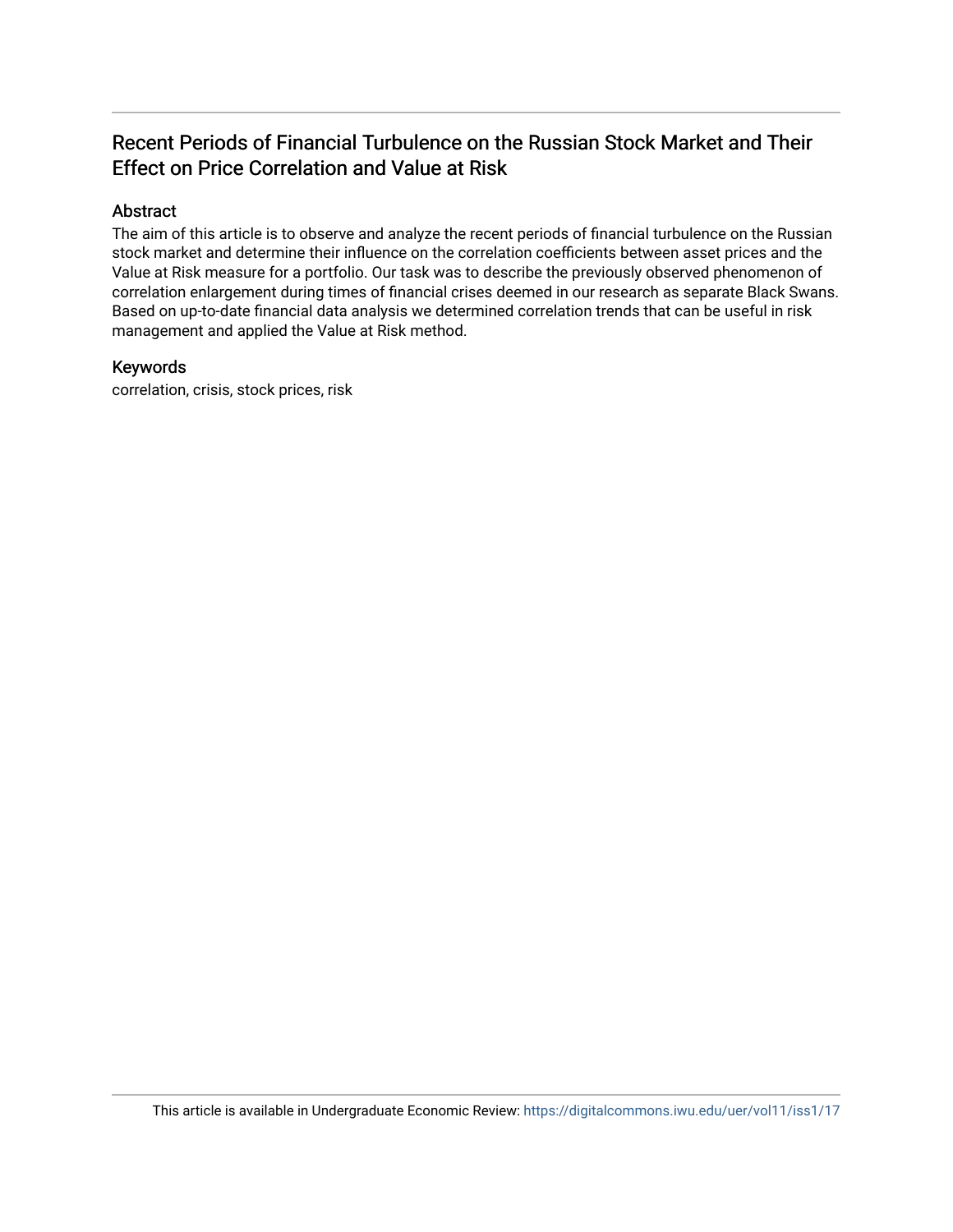#### **Introduction**

The theme of rare, unprecedented events with huge consequences, called Black Swans, which is the underlying assumption of this work, is very urgent nowadays, because chances and probabilities determine our lives, and we must be ready to battle these uncertainties. Risk is embedded into day-to-day life, but some aspects of life are more risk-sensitive than others. For example, an asset portfolio and the risks associated with it are very important for investors and traders. In this research work, the authors wanted to examine the peculiarities of previously observed phenomena of increasing correlation of financial asset prices during turbulent times, using data from the Russian stock market, and to apply the Value at Risk risk-management method. Although several studies have been made into this phenomenon (Campbell et al., 2008), only one has been made concerning the Russian economy and stock markets (Yumina, 2013). The results of this research will be beneficial for people dealing with a portfolio of assets, in their decisionmaking processes and risk-management techniques.

#### **Analysis**

This research work deals with periods of financial turbulence, which we connect to Black Swan events, which occur in our world. This notion of "Black Swans" was developed by the American economist Nassim Nicholas Taleb (2007) and it is concerned with rare unpredictable events. According to his point of view, there are three attributes of an event, in order for it to be classified as a Black Swan:

- $\triangleright$  It has to be extraordinary, something never seen before,
- $\triangleright$  It has to be very influential, and
- $\triangleright$  It has to be able to be retrospectively explained.

This is a completely new concept, which has not been very much spoken about before the publications if its studies by Mr Taleb (2005). This dangerous combination of features makes Black Swans very difficult to predict, but also makes the prediction of these events a vital necessity, due to the second point, which is the effects of these events. Apart from an economic viewpoint, there exists a psychological side to it, which states that people are always able to find plausible causes for these events, but only after the said event had already occurred.

 Taking into account these three factors, the authors concluded, that some events that had taken place in 2013 – 2014 may be characterised as being these Black Swans. The ongoing political crisis in the Ukraine, may be classified as a Black Swan, because nobody envisaged the change of political power, the change in the territorial integrity of the country and the state of civil war in the country.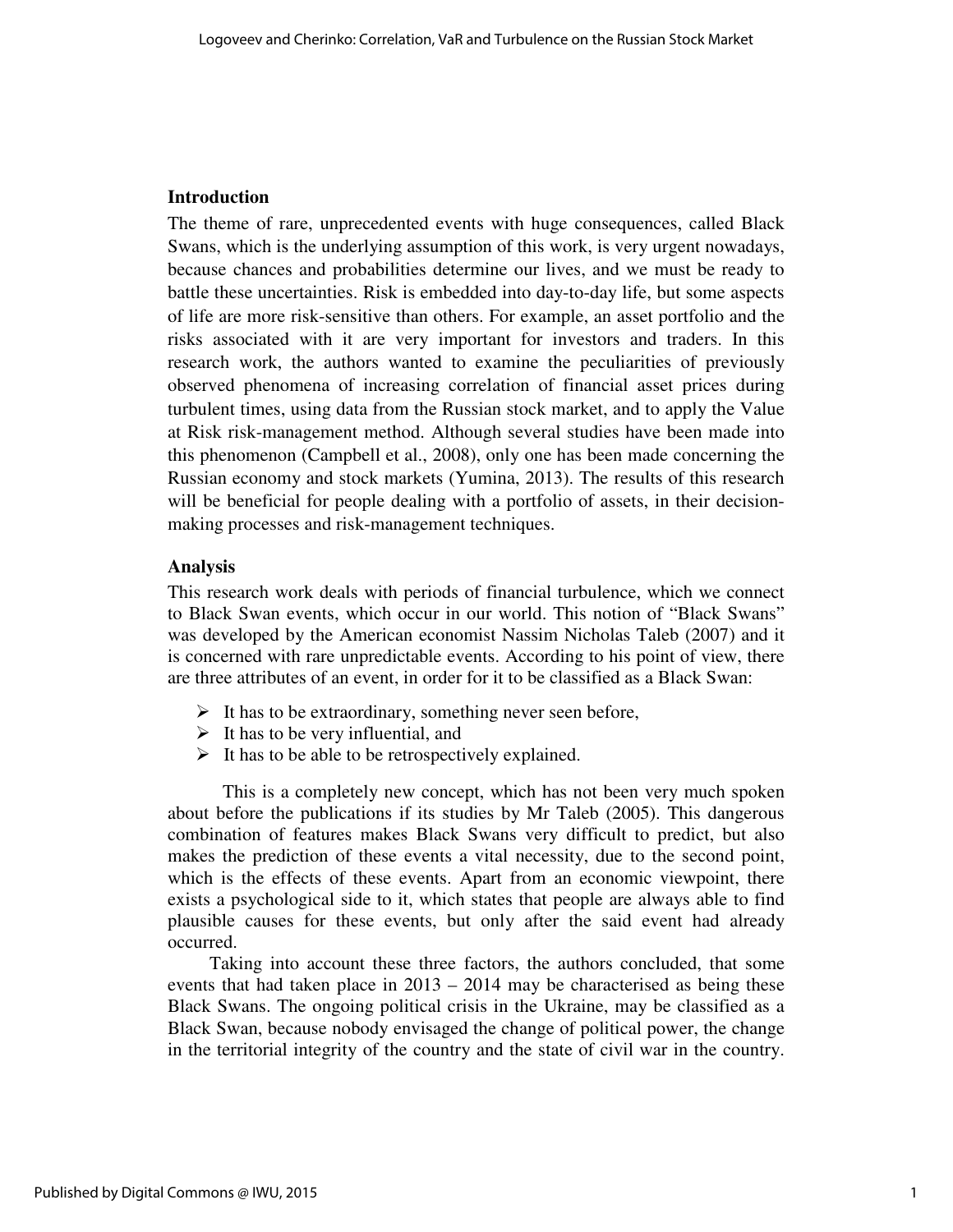Major changes in the life of the Ukrainian people have occurred and are occurring now, and at the same time, various political experts are finding reasonable explanations to these developments. The authors also believe that the financial crisis in Cyprus may also be regarded as a Black Swan. Although there have been developments that lead to the crisis, nevertheless it caused a shutdown of the whole financial system of the republic, causing a state close to a default.

Another aspect of the work is connected to the financial market, namely to correlations between different financial assets. Numerous studies have been conducted, which describe the phenomenon of increasing correlation of financial assets during times of high turbulence and financial crises (Moldovan and Medrega, 2011). Studies have shown that when one calculates the pair correlation of financial asset prices during high turbulence in the market and before or after it, one will find that the figures will differ, with correlation during turbulence being greater, than that of other times (Longin and Solnik, 2001).

The history of the financial markets is full of episodes, which have been devastating to the people directly and indirectly involved, and due to the increasing pace of overall globalisation, the consequences of these events stretch far out than one individual country. Examples of such events are the Great Depression of the 1920-1930s, the United States stock market crash of 1987 and the sub-prime mortgage crisis of 2007-2008. The Russian stock market has existed for just over 20 years, but nevertheless, there was the infamous default of 1998, and prior to that a monetary reform and period of high inflation. In our point of view, it is worth making an analysis of fairly recent financial data, to verify whether the rule of increasing correlation really takes place.

To conduct the research we used data for the stock prices of several Russian companies: Sberbank, VTB Bank, Lukoil, Uralkaliy and GMKNorNikel (all quoted on the Moscow Exchange (MOEX)), which were taken from the *Finam.ru* website. The analysis of the initial information was performed by calculating correlation with respect to the time-lapse of the crises. It was decided to use data for the Russian stock market because there was no such profound influence on the major indexes, such as DJIA, FTSE or NIKKEI due to our common economic space.

Data were taken at a day-period basis beginning from 8 January 2013 up to the 31 October 2014 (FINAM.RU, 2014) to suit the timeframe of the Cypriot crisis, the Euromaidan demonstrations, and the sanctions of the progressive Western world against the Russian Federation. However, Euromaidan is an internal political conflict; there was a conspicuous trend on our stock markets to be discovered.

Table 1 is an extract from the initial data that were acquired by the authors.

Table 1. Stock prices of Sberbank and VTB, roubles.

| <date></date> | <b>SBER</b> |         |
|---------------|-------------|---------|
| 08.01.2013    | 98.37       | 0.05492 |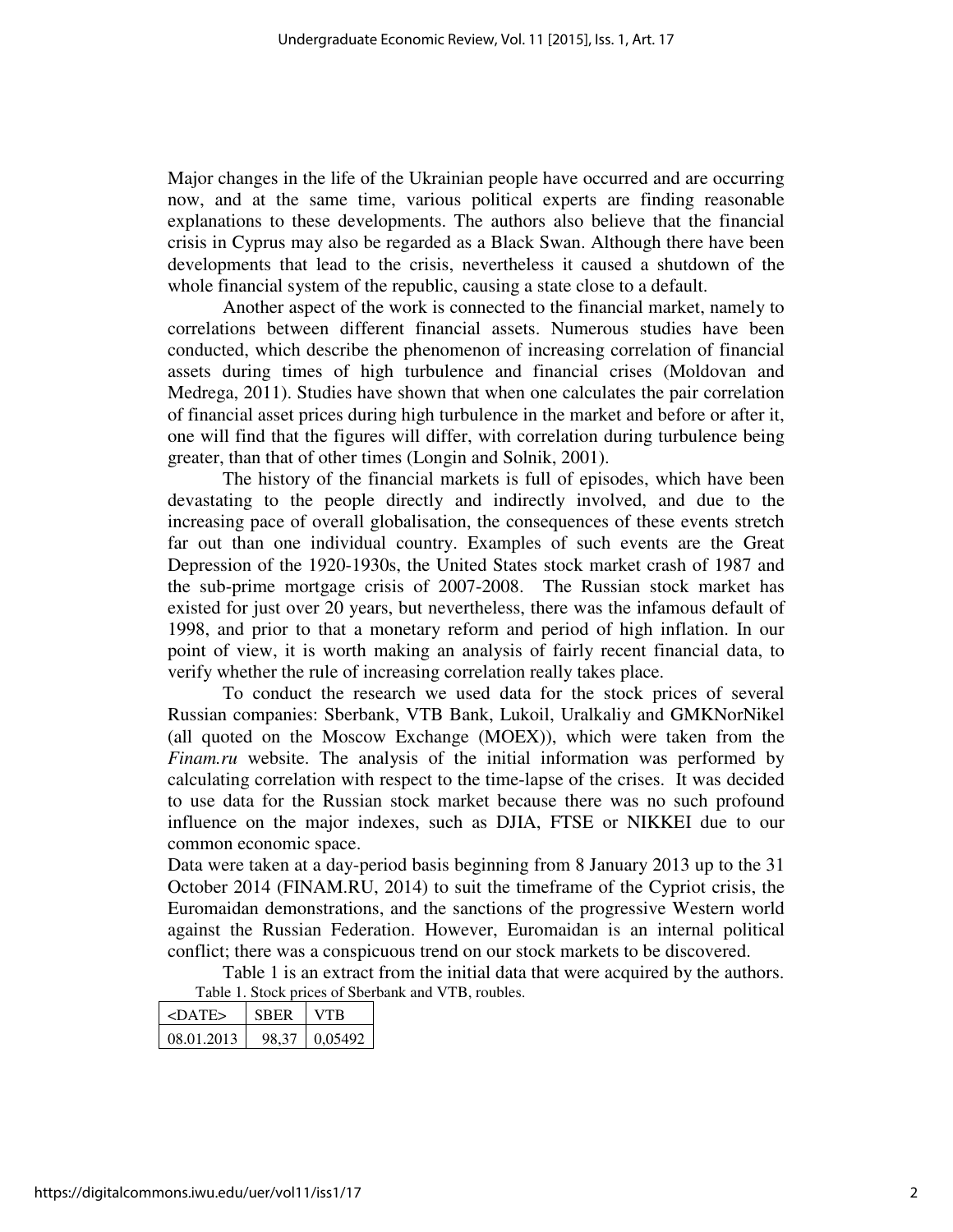| 09.01.2013 | 98,23  | 0,05479 |
|------------|--------|---------|
| 10.01.2013 | 98,41  | 0,05524 |
| 11.01.2013 | 99,56  | 0,05754 |
| 14.01.2013 | 100,99 | 0,05775 |
| 15.01.2013 | 99,85  | 0,05740 |
| 16.01.2013 | 99,97  | 0,05771 |
| 17.01.2013 | 101,15 | 0,05775 |
| 18.01.2013 | 103,48 | 0,05823 |
| 21.01.2013 | 103,64 | 0,05833 |
| 22.01.2013 | 102,35 | 0,05936 |
| 23.01.2013 | 103,45 | 0,05947 |
| 24.01.2013 | 102,48 | 0,05899 |
| 25.01.2013 | 103,67 | 0,05914 |
| 28.01.2013 | 106,90 | 0,05929 |
| 29.01.2013 | 106,55 | 0,05800 |
| 30.01.2013 | 107,80 | 0,05609 |
| 31.01.2013 | 109,59 | 0,05582 |
| 01.02.2013 | 108,36 | 0,05615 |
| 04.02.2013 | 107,20 | 0,05508 |
| 05.02.2013 | 107,75 | 0,05530 |
| 06.02.2013 | 106,80 | 0,05402 |
| 07.02.2013 | 105,65 | 0,05422 |
| 08.02.2013 | 107,08 | 0,05363 |
| 11.02.2013 | 107,04 | 0,05310 |
| 12.02.2013 | 108,48 | 0,05280 |
| 13.02.2013 | 108,80 | 0,05564 |
| 14.02.2013 | 107,62 | 0,05647 |
| 15.02.2013 | 105,08 | 0,05599 |
| 18.02.2013 | 106,23 | 0,05599 |
| 19.02.2013 | 108,73 | 0,05649 |
| 20.02.2013 | 107,82 | 0,05689 |

Source: (FINAM.RU, 2014)

Let us state our hypothesis. *Correlation between assets tends to increase rather than decrease in times of high financial turbulence.* We shall try to apply calculus to determine pair correlation between several stock prices.

The general findings lead us to believe that if during normal times stock markets correlate moderately, relations between them intensify when sudden price drops occur. This is largely due to the occurrence of the phenomenon known as "shift contagion," defined as significant change in cross-market links after a shock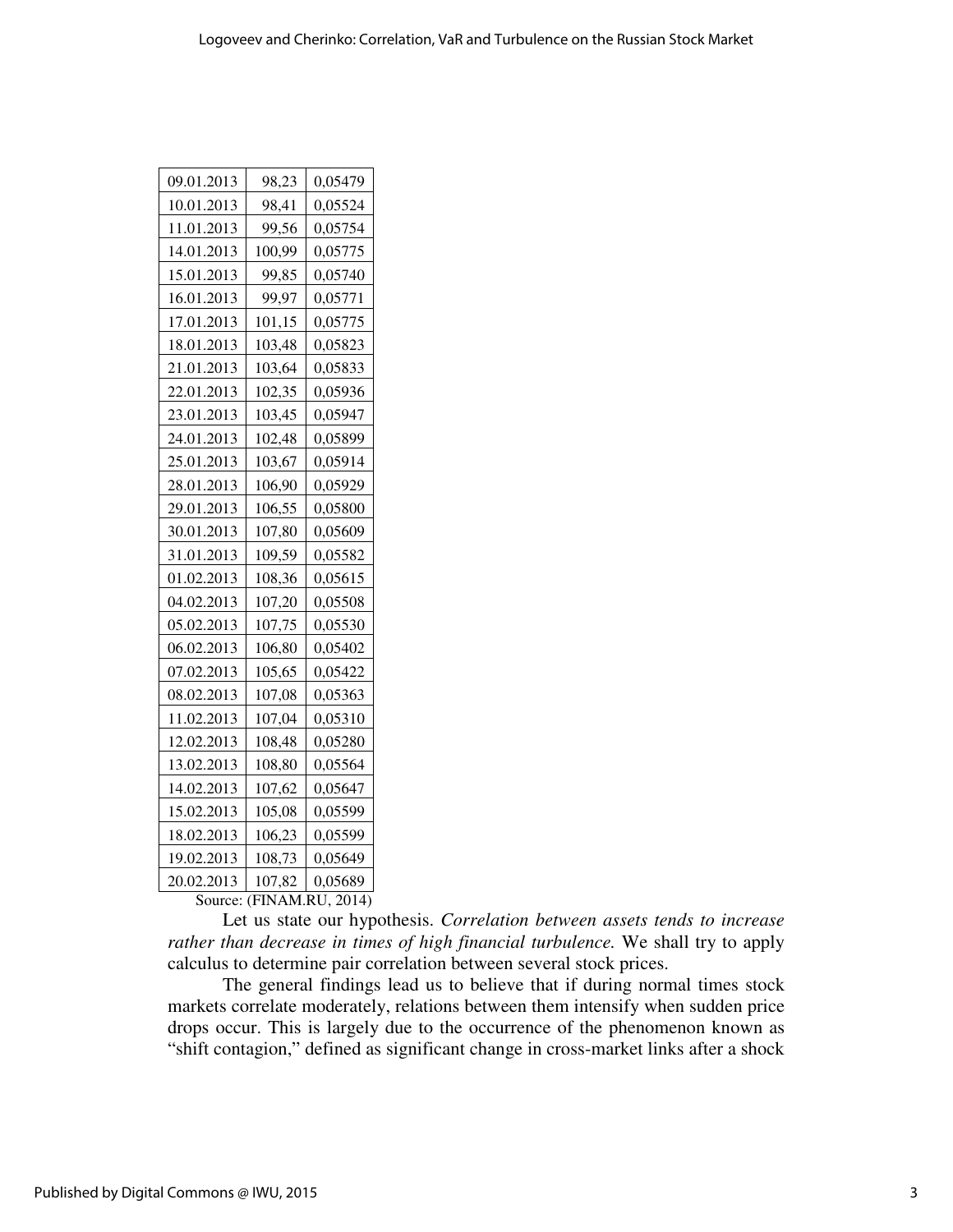to an individual country or group of countries. A similar phenomenon may be observed in the banking sector, which is called a "bank run". This is exactly what we received in our processing part.

Graph №1 shows the price changes of stocks of Lukoil, Uralkaliy and NorNickel. The prices are expressed in roubles; the left axis is the scale for GMK and URK prices, while the right scale determines the LUK prices.



Graph №1. Price changes of stocks of Lukoil, Uralkaliy and NorNickel. Source: (FINAM.RU, 2014).

Graph №2 shows the price changes of stocks of Sberbank and VTB. Similarly, the prices are expressed in Russian roubles, with the left axis showing the prices for Sberbank stocks, and the right axis showing prices for VTB stocks.



Graph №2. Price changes of stocks of Sberbank and VTB. Source: (FINAM.RU, 2014).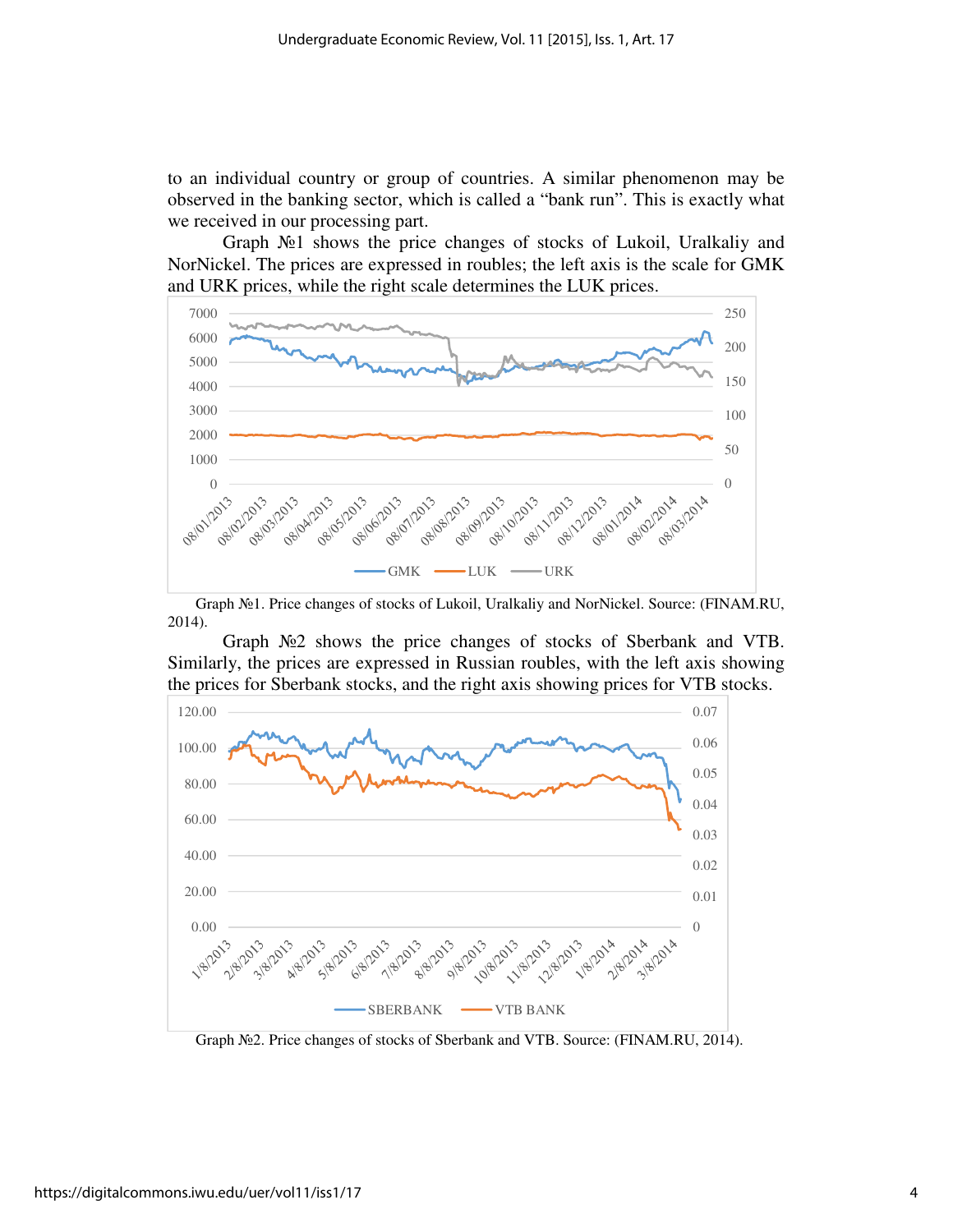The analysis of the initial data were conducted as follows:

Firstly, we obtained variance of share prices of each company, using the formula

$$
Var(X) = \sigma^2 = E(X^2) - (E(X))^2,
$$
 (1)

where  $E(X)$  is the expected value of the random variable.

 The result of this operation is monthly variance for the companies. Afterwards, using the same initial data and the variance for the companies we obtained the monthly figures for the correlation coefficient for both sets of asset prices, using the formula

$$
\rho_{xy} = \frac{E((X - \mu_X)(Y - \mu_Y))}{\sigma_x \sigma_y} \tag{2}
$$

where  $\rho_{xy}$  is the correlation coefficient,  $\sigma_x$  and  $\sigma_y$  are the standard deviations of returns of the *x*-th and *y*-th assets respectively, *E* is the mean of a random variable, *X* and *Y* are occurrences of *x* and *y*, and  $\mu_x$  and  $\mu_y$  are the means of *x* and *y* respectively.

The authors used Microsoft Excel software to determine the correlation coefficients between the stocks of the companies of the two sectors.

Table 2. Monthly levels of correlation between the stock prices of Sberbank and VTB.

| Year | Month     | Correlation |
|------|-----------|-------------|
| 2013 | January   | 0,289148    |
|      | February  | 0,067159    |
|      | March     | 0,950833    |
|      | April     | 0,725323    |
|      | May       | 0,422567    |
|      | June      | 0,014728    |
|      | July      | 0,29145     |
|      | August    | 0,794241    |
|      | September | $-0,71127$  |
|      | October   | 0,579511    |
|      | November  | 0,418335    |
|      | December  | 0,699934    |
| 2014 | January   | 0,715684    |
|      | February  | 0,950711    |
|      | March     | 0,85313     |
|      | April     | 0,563861    |
|      | May       | 0,968392    |
|      | June      | 0,553133    |
|      | July      | 0,875433    |
|      | August    | 0,338927    |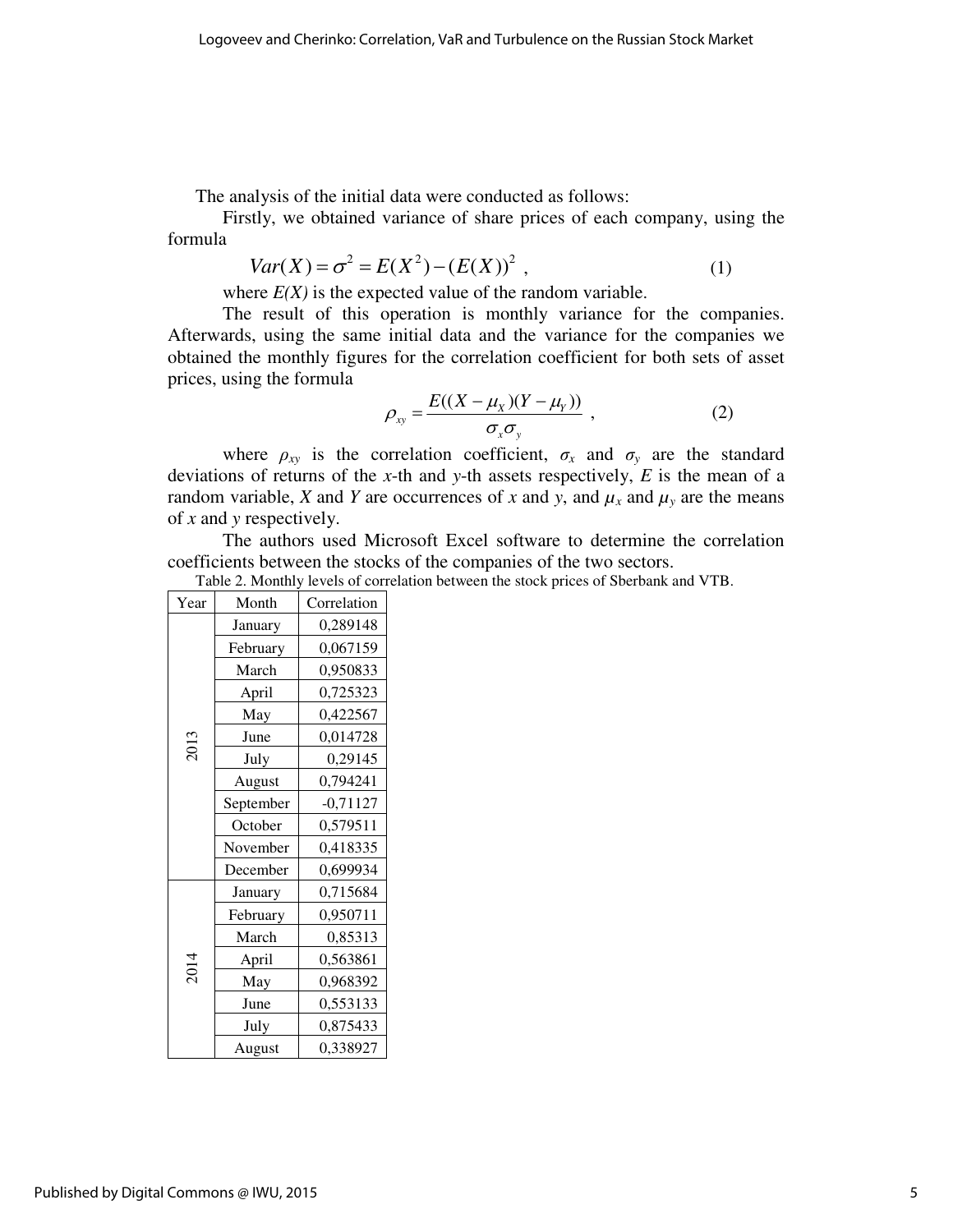| September | 0.923998 |
|-----------|----------|
| October   | 0.62847  |

Source: authors' calculations

Table 2 contains the results of the calculations performed by the authors. Opposite every month, there is the level of correlation between the price levels for that particular month, as shown in Table 1. The data, for simplicity, clearness and obviousness are plotted on Graph 3.



Graph №3. Correlation coefficients. Source: authors' own calculations.

The x-axis shows the timeline from January 2013 to October 2014, while the y-axis shows the levels of correlation coefficients. The points on the graph represent the levels of correlation during the indicated months. Let us determine the timeframe of the crises and the definition of "high correlation":

- $\triangleright$  The financial crisis in the Republic of Cyprus occurred in February-March, 2013;
- $\triangleright$  The beginning of public unrest in the Ukraine occurred in December 2013;
- $\triangleright$  The Crimean crisis began in March 2014.
- $\triangleright$  Sanctions are taking place from Spring 2014 to present day.
- $\triangleright$  Levels of the correlation coefficient surpassing the level of 0.75 shall be deemed as high.

If we look more closely at the times of our events, that is February-March 2013, December 2014 and March-October 2014, we see a formidable increase in the level of correlation coefficient for the two sectors. In all three cases the level of correlation exceeded 0,75; which surpasses our threshold of high level. Thus,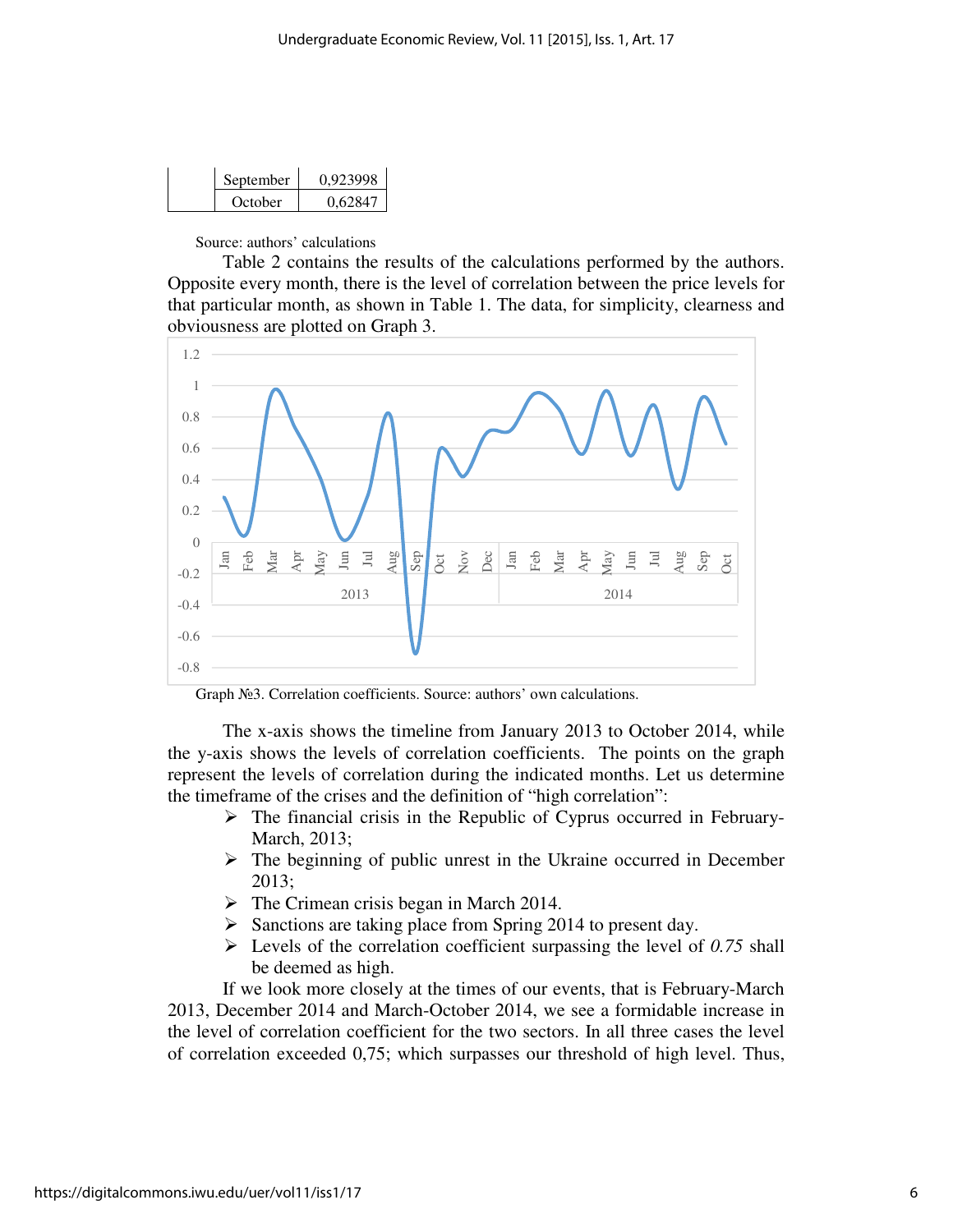we may conclude that indeed, this phenomenon really occurs, even if we turn to recent financial data, and the hypothesis is correct.

#### **Practical application**

Then the authors decided to apply the findings into practice. To do this, we used the concept of Value at Risk (VaR), which involves, among other things, correlation, to see the maximum possible risk of a hypothetical portfolio. VaR is the amount of maximum possible loss at the most unfavourable scenario, at a predetermined confidence level, it is obtained by analysis of statistical historic data. Mathematically, it may be described as the left tail of the normal distribution curve, the size of which depends on the chosen confidence level. Generally, VaR is calculated as a cutoff value, for example, under a 95% confidence level, we may cut off the 5% of "worst" outcomes and determine our Value at Risk. the concept of Value at Risk (VaR), which involves, among other thing correlation, to see the maximum possible risk of a hypothetical portfolio. VaR the amount of maximum possible loss at the most unfavourable scenario, at ctice. To do this, we used<br>es, among other things,<br>othetical portfolio. VaR is<br>favourable scenario, at a<br>gsis of statistical historic<br>of the normal distribution<br>nce level. Generally, VaR<br>5% confidence level, we<br>our Value a

Implicitly, VaR is defined as

$$
c = \int_{-VAR}^{\infty} f(x) dx
$$
, (3)

where:

*c* is the confidence level,

*x* is the currency profit/loss.

*c* is the confidence level,<br> *x* is the currency profit/loss.<br>
VaR is usually presented as a positive number (Jorion, 2011).



In graph Nº4 we may see the bell-shaped curve of the distribution of profits or losses, where X is the cutoff value. If the confidence level is  $95\%$ , (100-95)% gives us 5%, which is the five percent of losses on the left tail, where the arrow is pointing.

This method looks at the market risk, which is encountered by parties, having a relationship with any kind of market. Market risk arises from the possibility of losses resulting from unfavourable market movements. The VaR is calculated using the following In the confidence level is 95% gives us 5%, which is the five percent of losses on the left tail, where row is pointing.<br>This method looks at the market risk, which is encountered by partic g a relationship with any kind shaped curve of the distribution of<br>lue. If the confidence level is 95%<br>rcent of losses on the left tail, when<br>k, which is encountered by partie-<br>tarket. Market risk arises from the<br>able market movements. The VaR if<br> $\alpha \sqrt$ 

$$
VAR_p = \alpha \sigma_p W = \alpha \sqrt{\vec{x}^T \Sigma \vec{x}}, \qquad (4)
$$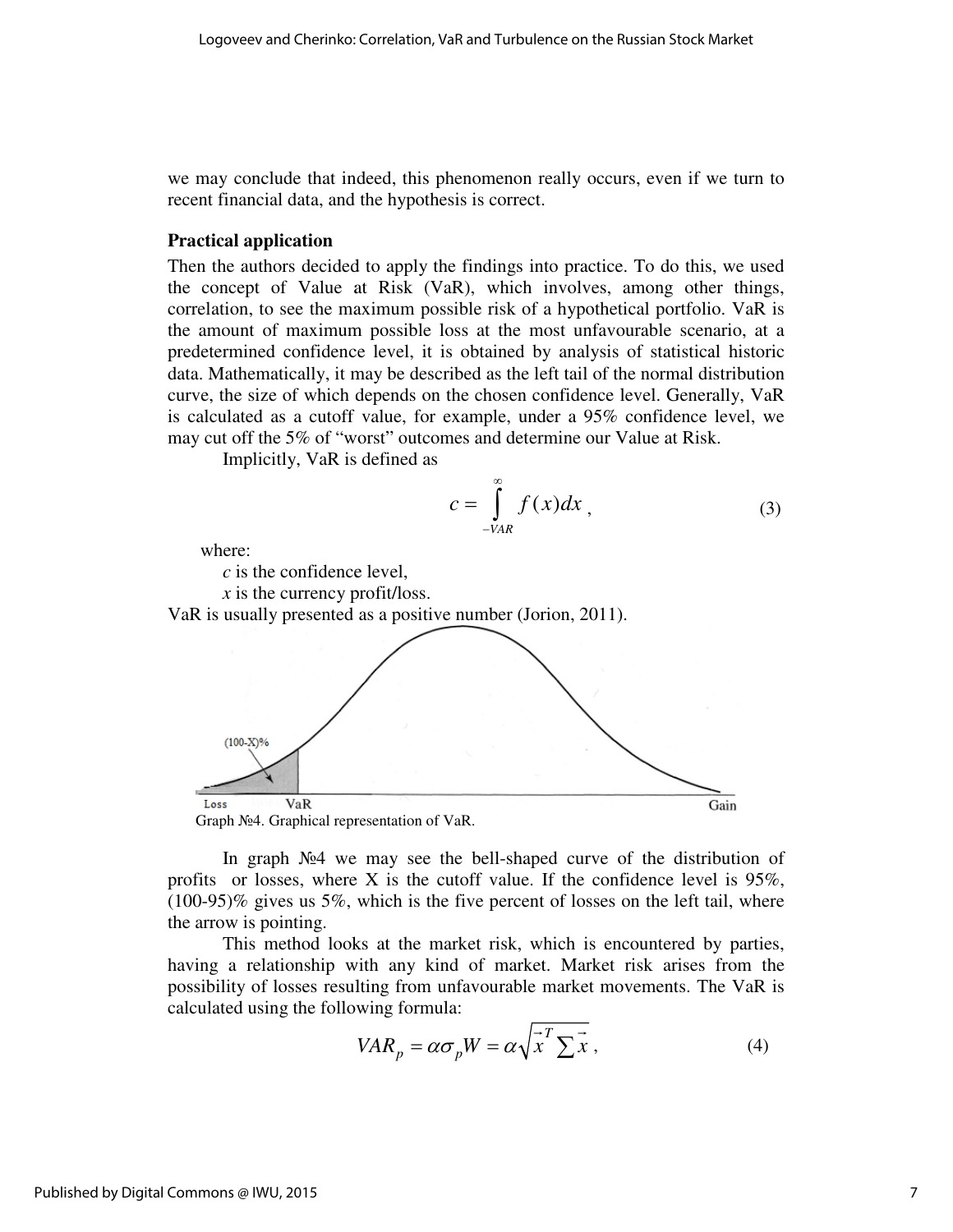where  $\alpha$  is the confidence level,  $\sigma_p$  is the portfolio standard deviation and *W* is the portfolio. Under the square root we have

$$
\vec{x}^T \Sigma \vec{x} = \begin{bmatrix} x_1 & x_2 \end{bmatrix} \begin{bmatrix} \sigma_1^2 & \rho \sigma_1 \sigma_2 \\ \rho \sigma_1 \sigma_2 & \sigma_2^2 \end{bmatrix} \begin{bmatrix} x_1 \\ x_2 \end{bmatrix},
$$
 (5)

which is the covariance matrix  $\Sigma$  multiplied by the vectors of investments *xi* . To avoid matrix notation, we have another formula for a two-asset portfolio:

$$
VaR_p = \alpha \sqrt{w_1^2 \sigma_1^2 + w_2^2 \sigma_2^2 + 2w_1 w_2 \rho_{1,2} \sigma_1 \sigma_2 W},
$$
 (6)

where  $w_1$ ,  $w_2$  are the weights of the 1<sup>st</sup> and 2<sup>nd</sup> assets,  $\sigma_1$ ,  $\sigma_2$  are the standard deviations for the 1<sup>st</sup> and 2<sup>nd</sup> assets,  $\rho_{1,2}$  is the correlation coefficient between the 1<sup>st</sup> and  $2<sup>nd</sup>$  assets,  $\alpha$  is the confidence level and *W* is the portfolio.

We shall consider a hypothetical portfolio of 1 million RUR, where investments are made into the stocks of Sberbank and VTB. The values, used in the formulas, were obtained from the stock prices presented before. Similar to the previous approach, VaR for the portfolio is calculated on a monthly basis.



The results are presented in the following graph.

Graph №4. Correlation coefficients and VaR. Source: authors' own calculations.

The left axis provides information on levels of VaR, the blue line is the monthly VaR figures for the portfolio.

The peaks of the maximum possible losses are consistent with the high turbulence events. We may observe a slight increase in spring of 2013, which reflects the financial crisis in Cyprus, afterwards, during times of stability, we see the Value at Risk declining. In November 2013 the risk level increases once again, while in spring of 2014 the risk level rose from approximately RUR 75 000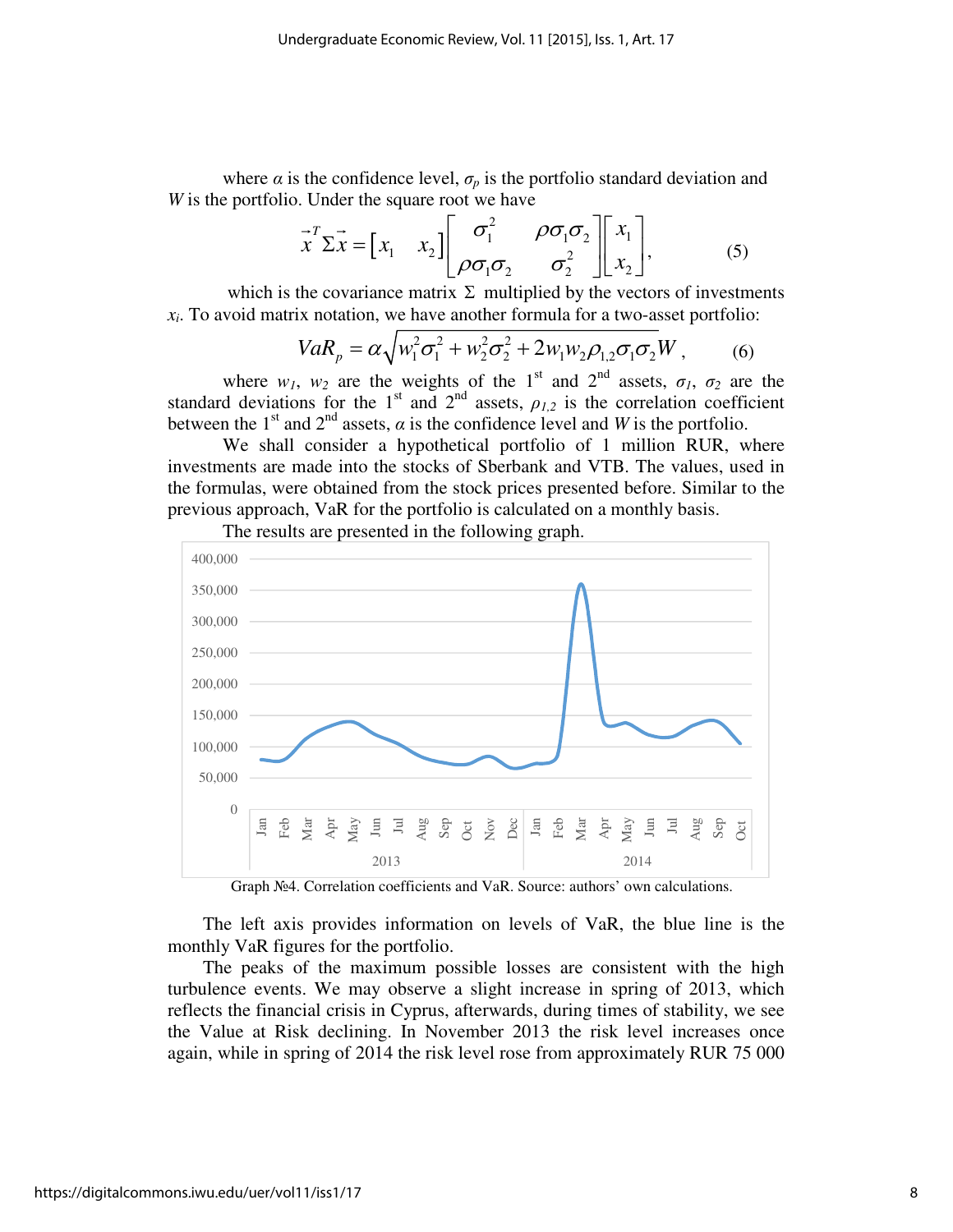to approximately RUR 350 000, afterwards, the VaR level did not descend lower than RUR 100 000.

This provides us with an example of the dangerousness of high correlation levels. It may be overcome by methods of portfolio diversification, preferably into stocks with negative correlation coefficients.

#### **Conclusions**

As we can see from the research, basing on recent events, the rule of increasing correlation holds even under Russian stock market conditions. Indeed, we saw a great increase in the correlation coefficient, which actually coincided with the Black swans – periods of high turbulence in the market. It is worth noting for traders, who may adopt this knowledge in their risk-management practices. This knowledge will help us to differentiate minor fluctuations, corrections or random movements of the stock market from a global, systemic movement that involves numerous financial assets. Considering high trading volumes that accompanied trading sessions, we can claim that there is relation between current Ukraine commotions and asset correlation on the Russian MOEX exchange.

The practical applications of the findings, which are contained in the analysis of the Value at Risk of the portfolio, show us that recent crises created a risk of losing 35% of the portfolio and a constant risk of losing more that 10% of the portfolio. These phenomena may be applied in real risk-management practices, and they emphasize the importance of hedging techniques, for example, diversification of assets, which will reduce the exposure of a party to market risk.

#### **References**

Campbell, R., Forbes, C., Koedijk, K. and Kofman, P. (2008). Increasing correlations or just fat tails?. *Journal of Empirical Finance*, 15(2), pp.287-309.

FINAM.RU, (2014). Finam.ru - data export. [online] Available at: http://www.finam.ru [Accessed 31 Oct. 2014].

Jorion, P. (2011). *Financial risk manager handbook plus test bank*. Hoboken, N.J.: J. Wiley & Sons.

Longin, F. and Solnik, B. (2001). Extreme Correlation of International Equity Markets. *J Finance*, 56(2), pp.649-676.

Moldovan, I. and Medrega, C. (2011). Correlation of International Stock Markets Before and During the Subprime Crisis. *The Romanian Economic Journal*, 40, pp.173-193.

Taleb, N. (2005). *Fooled by randomness*. New York: Random House. Taleb, N. (2007). *The black swan*. New York: Random House.